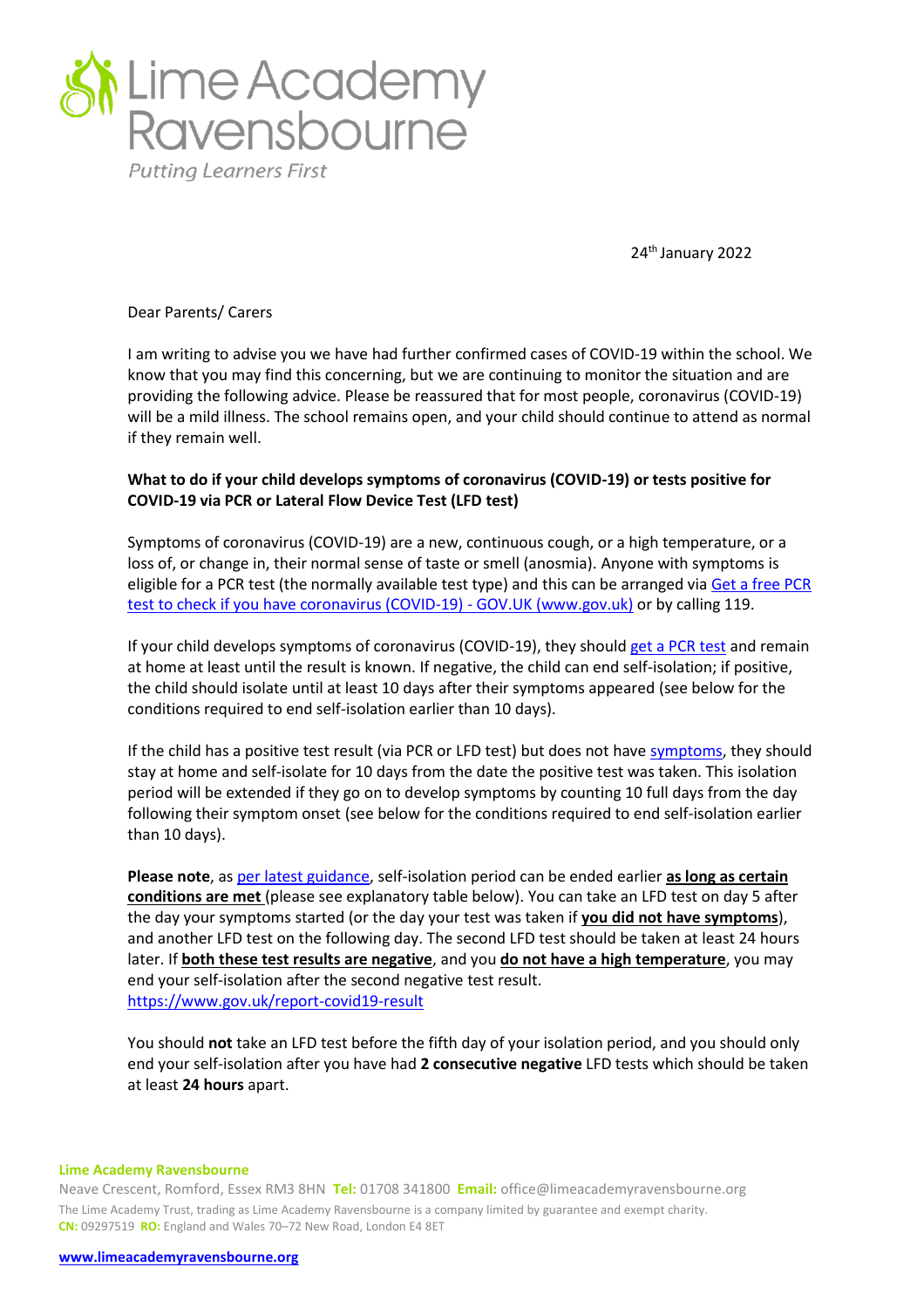

This guidance (see online link by clicking [here\)](https://www.gov.uk/government/publications/covid-19-stay-at-home-guidance/stay-at-home-guidance-for-households-with-possible-coronavirus-covid-19-infection#SymptomsPositiveTest) also applies to children and young people who usually attend an education or childcare setting.

| Monday = $Day 0$    | When you develop symptoms or get a positive test                    |
|---------------------|---------------------------------------------------------------------|
| Tuesday = $Day 1$   |                                                                     |
| Wednesday = $Day 2$ |                                                                     |
| Thursday = Day $3$  |                                                                     |
| Friday = Day 4      |                                                                     |
| Saturday = Day 5    | First lateral flow test                                             |
| Sunday = Day $6$    | Second lateral flow test and if both Day 5 & 6 are Negative you can |
|                     | leave self-isolation - provided you do not have COVID symptoms at   |
|                     | this point                                                          |

**What is the latest advice for the contacts of someone who has tested positive for COVID-19?** [Guidance for households with possible or confirmed coronavirus \(COVID-19\) infection](https://www.gov.uk/government/publications/covid-19-stay-at-home-guidance/stay-at-home-guidance-for-households-with-possible-coronavirus-covid-19-infection#main-messages) Guidance for contacts of people with confirmed coronavirus (COVID-19) infection who do not live with the person - GOV.UK (www.gov.uk)

Any member of the household who is aged 18 years and 6 months or over and has only received one dose of COVID-19 vaccine or has not received any dose of the COVID-19 vaccination will still be required to self-isolate for the full 10 days.

**NHS Test and Trace** will get in touch with anyone who is a contact of someone who has tested positive for COVID-19 and will provide isolation and testing advice.

You may be entitled to a one-off payment of £500 through the [NHS Test and Trace Support](https://www.gov.uk/government/publications/test-and-trace-support-payment-scheme-claiming-financial-support/claiming-financial-support-under-the-test-and-trace-support-payment-scheme)  [Payment scheme](https://www.gov.uk/government/publications/test-and-trace-support-payment-scheme-claiming-financial-support/claiming-financial-support-under-the-test-and-trace-support-payment-scheme) if you are required to stay at home and self-isolate or you are the parent or guardian of a child who has been told to self-isolate.

Those who are [clinically extremely vulnerable](https://www.gov.uk/government/publications/guidance-on-shielding-and-protecting-extremely-vulnerable-persons-from-covid-19/guidance-on-shielding-and-protecting-extremely-vulnerable-persons-from-covid-19) should be supported to minimise their contact with other people in the household during this period, regardless of whether others have symptoms or not.

For most people, coronavirus (COVID-19) will be a mild illness. If your child does develop symptoms, you can seek advice from the nhs.uk website at [https://www.nhs.uk/conditions/coronavirus-covid-19/check-if-you-have-coronavirus-symptoms/.](https://www.nhs.uk/conditions/coronavirus-covid-19/check-if-you-have-coronavirus-symptoms/) If you are concerned about your child's symptoms, or they are worsening you can seek advice from NHS 111 a[t https://111.nhs.uk/](https://111.nhs.uk/) or by phoning 111.

## **Lime Academy Ravensbourne**

Neave Crescent, Romford, Essex RM3 8HN **Tel:** 01708 341800 **Email:**office@limeacademyravensbourne.org The Lime Academy Trust, trading as Lime Academy Ravensbourne is a company limited by guarantee and exempt charity. **CN:** 09297519 **RO:** England and Wales 70–72 New Road, London E4 8ET